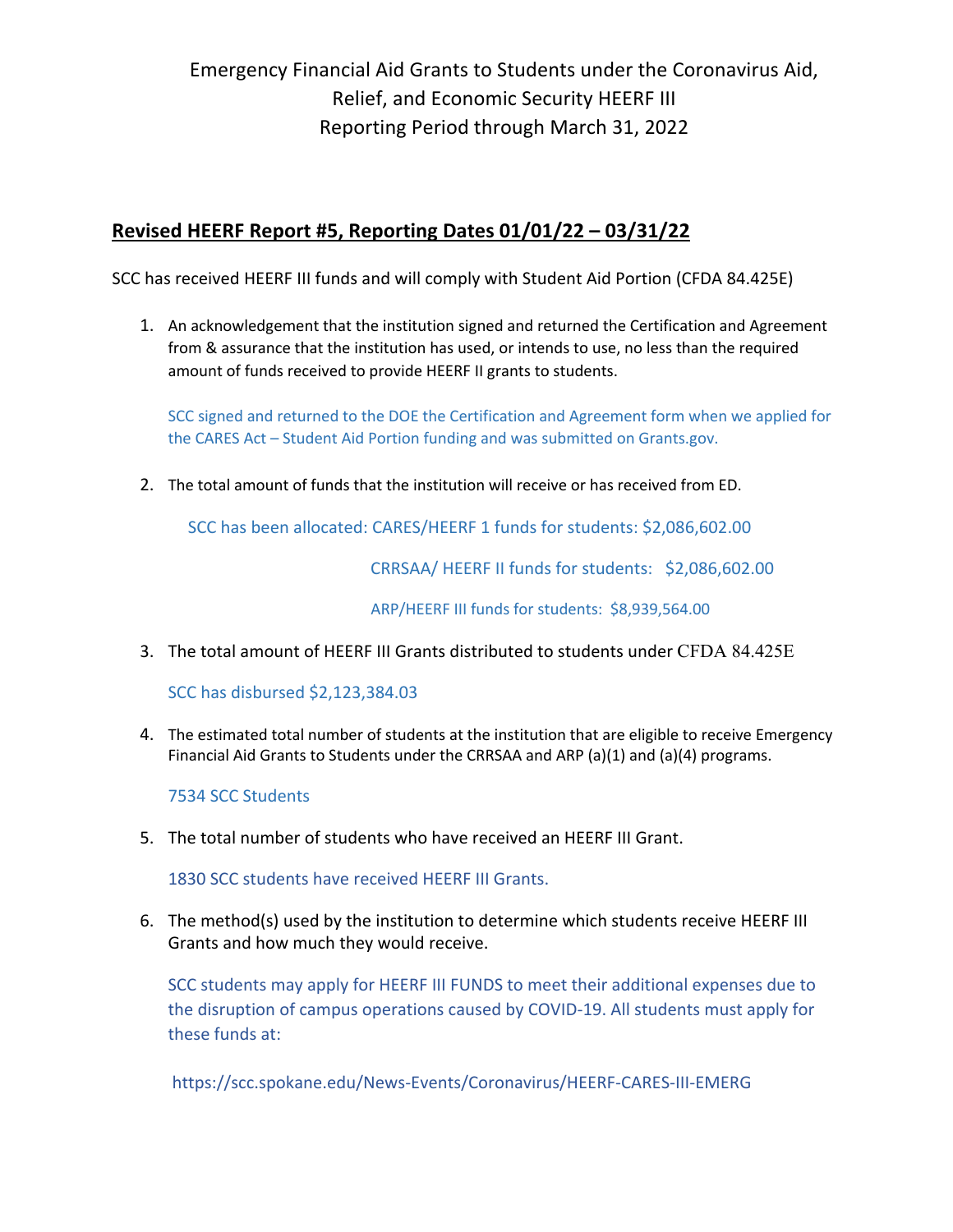## Emergency Financial Aid Grants to Students under the Coronavirus Aid, Relief, and Economic Security HEERF III Reporting Period through March 31, 2022

The method we used to determine eligibility was the Washington State MFI Chart. Students could request how much they needed up to \$2500.00. If students needed more funding, they were required to provide documentation.

7. Any instructions, directions, or guidance provided by the institution to students concerning the HEERF Grants.

Text message sent to all current students

SCC has funding to support your COVID related emergency needs! If you need tuition assistance, funding for tools, daycare, technology, health care or other emergency expenses, all you need to do is complete the following online application to see if you are eligible for additional financial support.

Online application: https://signnow.com/s/HFagozq7. If you have any questions, please call the Financial Aid Office at (509) 533-7017 or email FSCC@SCC.Spokane.edu.

### **WEBSITE NOTIFICATION**